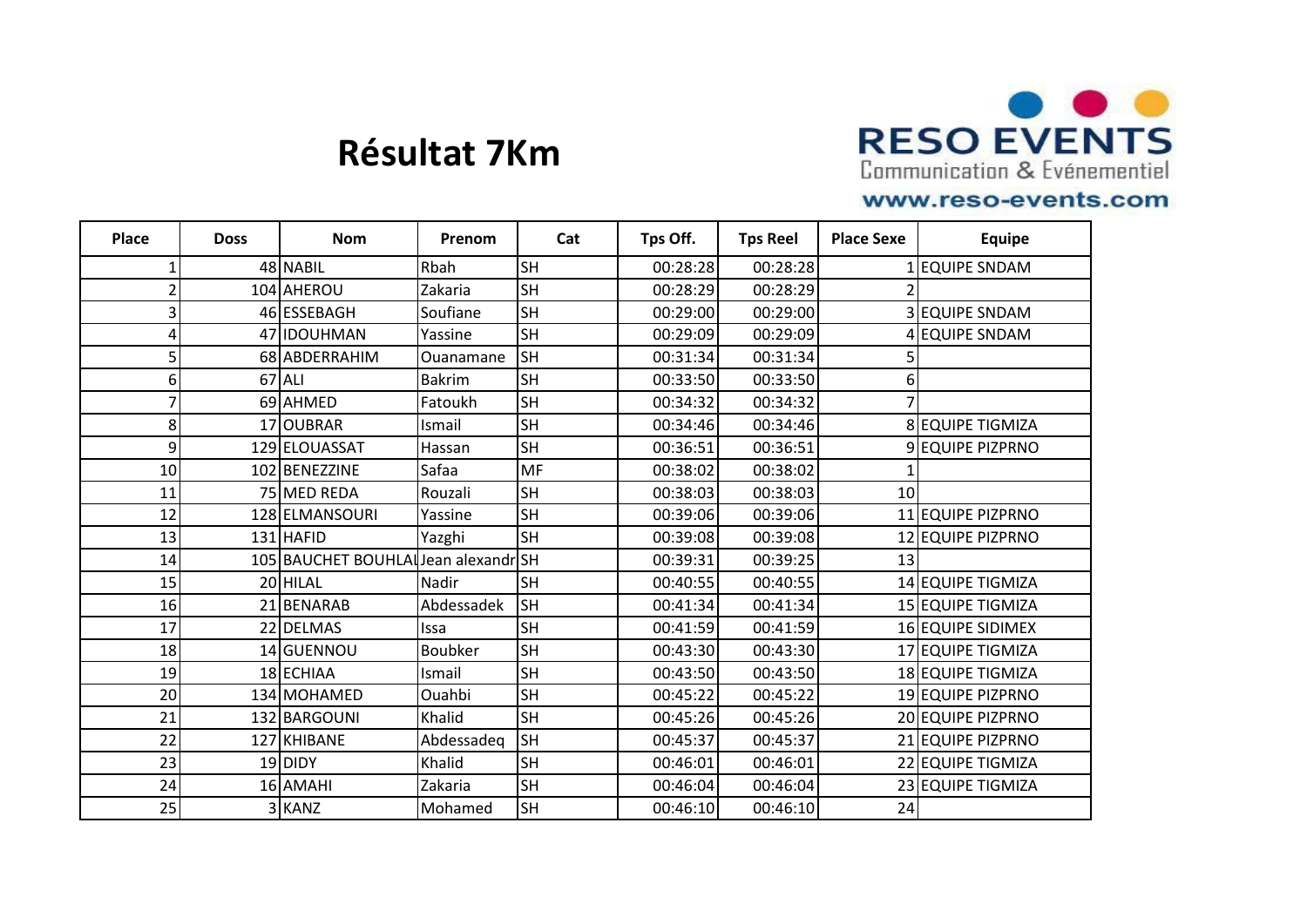

# **Résultat 7Km**

### www.reso-events.com

| Place | <b>Doss</b> | <b>Nom</b>      | Prenom        | Cat       | Tps Off. | <b>Tps Reel</b> | <b>Place Sexe</b> | <b>Equipe</b>         |
|-------|-------------|-----------------|---------------|-----------|----------|-----------------|-------------------|-----------------------|
| 26    |             | 15 YASSINE      | Elhaloui      | <b>SH</b> | 00:46:34 | 00:46:34        |                   | 25 EQUIPE TIGMIZA     |
| 27    |             | 72 ABDELAZIZ    | Elkamel       | <b>SH</b> | 00:47:15 | 00:47:09        | 26                |                       |
| 28    |             | 71 HICHAM       | Marzouk       | <b>SH</b> | 00:48:26 | 00:48:18        | 27                |                       |
| 29    |             | 30 BENACCOUB    | Hassan        | <b>SH</b> | 00:48:27 | 00:48:20        |                   | 28 TEAM SAFI          |
| 30    |             | 29 MASSITEF     | Abdelhadi     | <b>SH</b> | 00:49:00 | 00:48:53        |                   | 29 TEAM SAFI          |
| 31    |             | 27 CHERRATE     | Mohamed       | <b>SH</b> | 00:49:26 | 00:49:26        | 30                |                       |
| 32    |             | 49 MASROUR      | <b>Badr</b>   | <b>SH</b> | 00:49:59 | 00:49:51        | 31                |                       |
| 33    |             | 10 RADY         | Amina         | <b>SF</b> | 00:50:06 | 00:50:01        |                   |                       |
| 34    |             | 60 SEMIA        | Hamady        | <b>SF</b> | 00:51:37 | 00:51:31        | 3                 |                       |
| 35    |             | 31 ABOUNOUAIM   | Abdelrhafour  | <b>SH</b> | 00:52:35 | 00:52:29        |                   | 32 TEAM SAFI          |
| 36    |             | 33 RHAMAZ       | Khalil        | <b>SH</b> | 00:54:39 | 00:54:31        |                   | 33 TEAM SAFI          |
| 37    |             | 32 ABOUSSIBAA   | Abdelmoula    | <b>SH</b> | 00:54:39 | 00:54:30        |                   | 34 TEAM SAFI          |
| 38    |             | 61 BENCHAKROUNE | Younes        | <b>SH</b> | 00:58:40 | 00:58:33        | 35                |                       |
| 39    |             | 52 BORCH        | Jennifer      | <b>SF</b> | 01:00:11 | 01:00:05        | 4                 |                       |
| 40    |             | 53 BORCH        | Nolan         | <b>SH</b> | 01:00:13 | 01:00:07        | 36                |                       |
| 41    |             | 103 NEJJARI     | Hind          | VF1       | 01:00:35 | 01:00:30        |                   |                       |
| 42    |             | 135 CHATOUI     | Tareq         | <b>SH</b> | 01:01:23 | 01:01:11        |                   | 37 EQUIPE PIZPRNO     |
| 43    |             | 74 THERRY       | Lemaire       | <b>SH</b> | 01:07:40 | 01:07:29        | 38                |                       |
| 44    |             | 23 DELMAS       | Assiya        | <b>SF</b> | 01:09:34 | 01:09:29        |                   | 6 EQUIPE SIDIMEX      |
| 45    |             | 1CHATRIEUX      | Noreen        | <b>SF</b> | 01:09:34 | 01:09:27        |                   |                       |
| 46    |             | 130 SGHOU       | Ali           | <b>SH</b> | 01:12:19 | 01:12:19        |                   | 39 EQUIPE PIZPRNO     |
| 47    |             | 62 WAHID        | Skiriba       | <b>SH</b> | 01:14:53 | 01:14:53        |                   | 40 EQUIPE CANAL FORME |
| 48    |             | 64 MHAIDI       | Zakaria       | <b>SH</b> | 01:14:54 | 01:14:54        |                   | 41 EQUIPE CANAL FORME |
| 49    |             | 99 DUMONT       | Gael          | <b>SH</b> | 01:16:38 | 01:16:29        |                   | 42 TEAM DUMONT        |
| 50    |             | 101 DUMONT      | <b>Brieuc</b> | <b>SH</b> | 01:16:39 | 01:16:29        |                   | 43 TEAM DUMONT        |